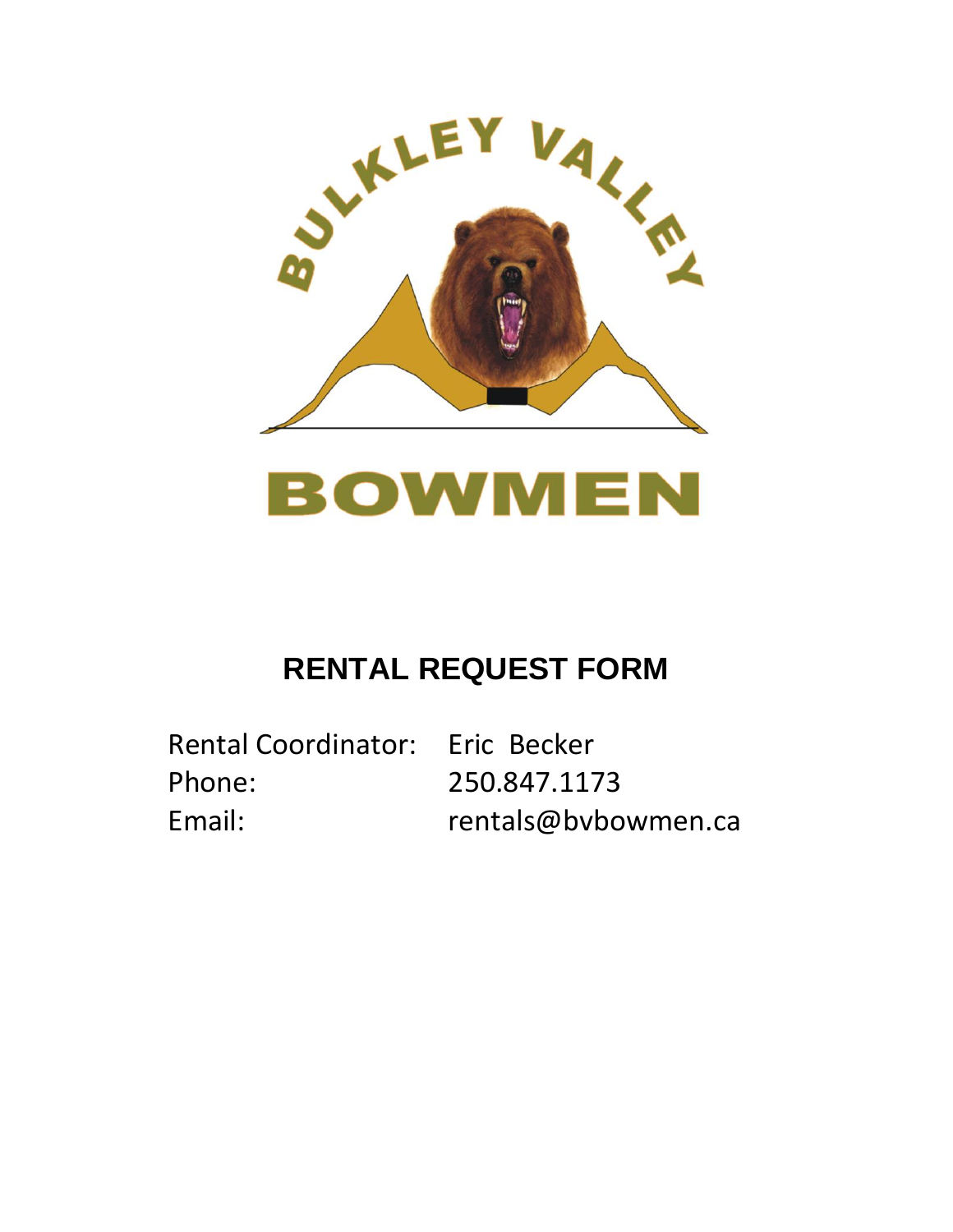## **Facility Rental Request Form**

| 1. Name of applicant(s):         |                                                                                                                             |       |           |       |
|----------------------------------|-----------------------------------------------------------------------------------------------------------------------------|-------|-----------|-------|
| 2. Nature of event:              |                                                                                                                             |       |           |       |
| 3. Date(s) and time(s) of event: | <b>Start</b>                                                                                                                |       | End       |       |
| 4. Estimated attendance:         |                                                                                                                             |       |           |       |
| 5. Applicant Address:            |                                                                                                                             |       |           |       |
| 6. Contact information:          | Phone                                                                                                                       |       | Email     |       |
| 7. Rental component(s):          | Range                                                                                                                       | \$175 | Clubhouse | \$150 |
| <b>Rental Cost</b>               |                                                                                                                             | Total | \$        |       |
| 8. If alcohol will be present :  | See "Guiding Principles" below                                                                                              |       |           |       |
| Insurance<br>9.                  | Event liability insurance must be in place, with a<br>copy delivered/sent to Bulkley Valley Bowman prior<br>to rental date. |       |           |       |
|                                  | (Bulkley Valley Bowmen Archery Club & Town of<br>Smithers must be named "Additional Insured")                               |       |           |       |
| <b>FOR OFFICE USE ONLY</b>       |                                                                                                                             |       |           |       |
| Authorized and approved by:      |                                                                                                                             |       |           |       |
|                                  |                                                                                                                             |       |           |       |
|                                  | Signature.<br>Date<br>(BV Bowmen/Rental Coordinator)                                                                        |       |           |       |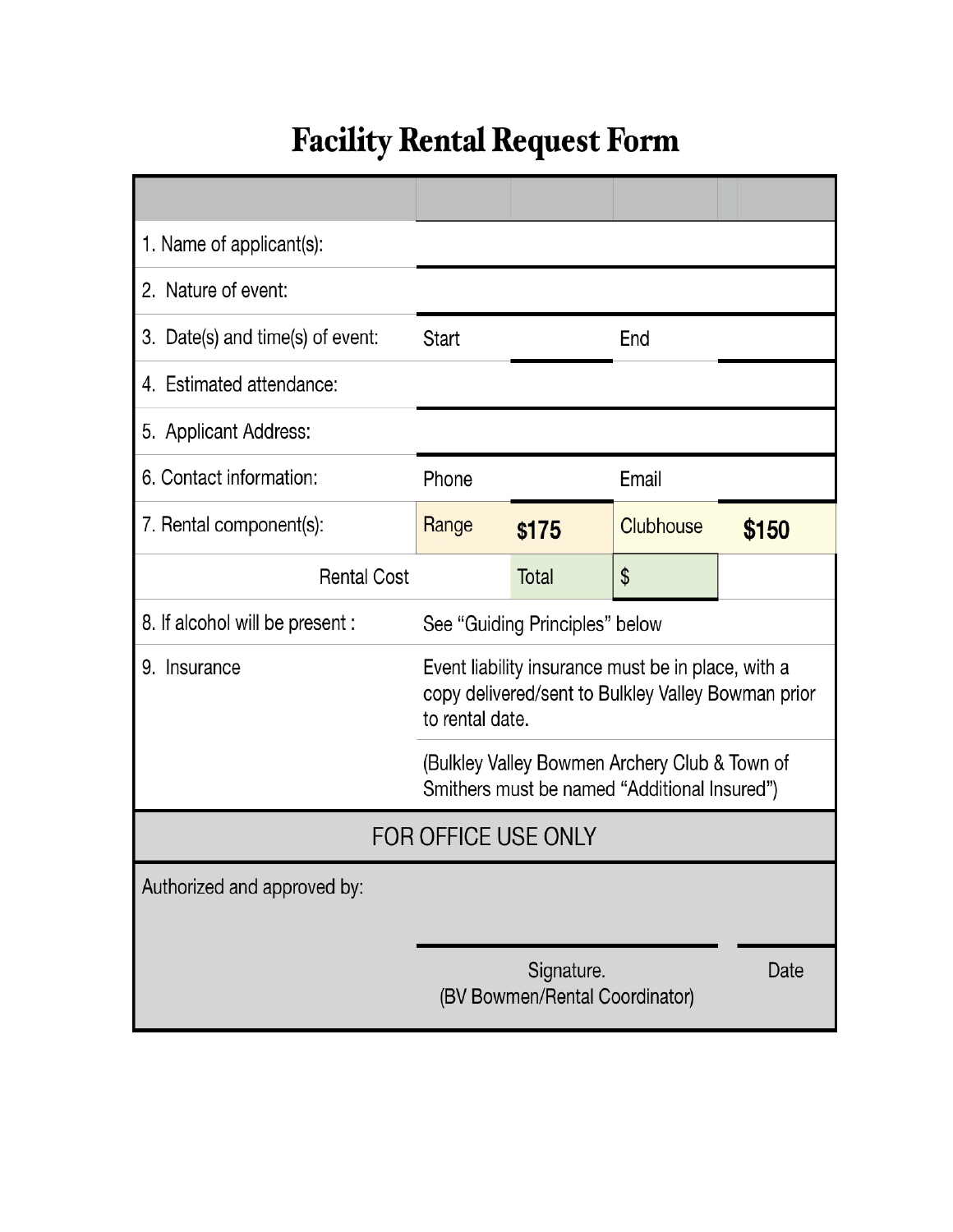### Facility Rental Options

#### **Range – \$175/day**

This includes the rental of the grounds and the BBQ area but does not include the clubhouse

The grounds have a playground area, a volleyball net, fire pit, covered BBQ area, lots of open space, and a network of trails through the surrounding forest. Two outhouses are available on the grounds.

The clubhouse washrooms will be opened on request.

#### **Clubhouse - \$150/day**

The clubhouse has a spacious meeting/assembly room, a full kitchen, and washrooms.

**Camping** - If the rental spans more than one day tents, campers and RVs are welcomed.

#### **Deposit**

The BV Bowmen Archery Club requires a booking/ cleanup/damage deposit of \$100.00.

The deposit is refundable upon satisfactory inspection, by a club representative, of the grounds after rental.

If there is cancellation, inadequate cleanup, or damage to the club facilities the deposit may be forfeited.

This does not limit any claim the B.V. Bowmen may have against the persons renting the facility and their guests/participants for damage over and above the amount of the deposit.

#### **Payment**

The club requires complete payment of the rental fee in advance of the rental. Payment may be by:

e-transfer to [membership@bvbowmen.ca](mailto:membership@bvbowmen.ca) check payable to: Bulkley Valley Bowman or cash.